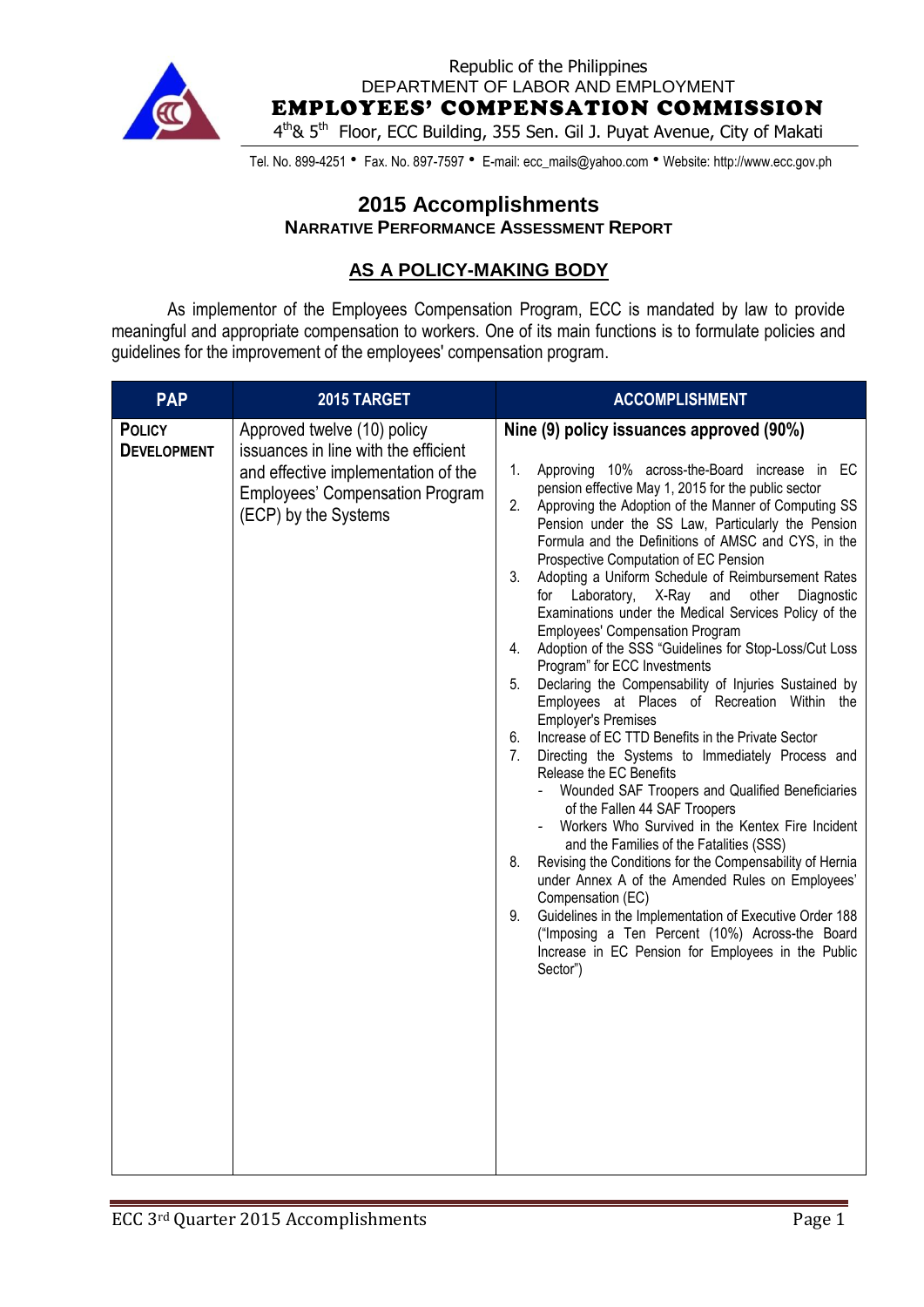# **AS AN APPELATE BODY**

Its function is to review and decide all appealed EC claims elevated to the Commission after denial by the Systems. A system of monitoring/tracking every action taken on the case has been installed to ensure prompt disposition of appealed EC claims.

| <b>PAP</b>                                                                    | 2015 TARGET                                                                                  | <b>ACCOMPLISHMENT</b>                                                  |
|-------------------------------------------------------------------------------|----------------------------------------------------------------------------------------------|------------------------------------------------------------------------|
| <b>SPEEDY</b><br><b>DISPOSITION OF</b><br><b>EC APPEALED</b><br><b>CLAIMS</b> | 100% disposition rate by EO 2015<br>for EC appealed cases received as<br>of 20 November 2015 | 92% disposition rate<br>✓<br>- 90 cases disposed<br>- 98 cases handled |
|                                                                               | All appealed cases disposed within<br>the process cycle time (PCT) of 30<br>working days     | 100% disposition rate<br>✓<br>- 90 cases disposed within the PCT       |
|                                                                               |                                                                                              | 52<br>Below 20 working days                                            |
|                                                                               |                                                                                              | 21 - 30 working days<br>36                                             |
|                                                                               |                                                                                              | 40 working days<br>2                                                   |

## **ON INFORMATION DISSEMINATION**

This program is designed to increase public awareness on the Employees Compensation Program (ECP) and to ensure at all times that workers are informed of their rights, benefits and privileges under the ECP.This involves the conduct of seminars/lectures on the ECP and OSH in different venues. Target participants of ECP seminars/lectures are rank and file workers, labor union representatives and human resource officers.

| <b>PAP</b>                                               | 2015 TARGET                                                                                         | <b>ACCOMPLISHMENT</b>                                                                                                                                         |
|----------------------------------------------------------|-----------------------------------------------------------------------------------------------------|---------------------------------------------------------------------------------------------------------------------------------------------------------------|
| <b>ECP</b><br><b>INFORMATION</b><br><b>DISSEMINATION</b> | Conducted 380 ECP advocacy<br>seminars with 25,000 participants<br>from 11,000 companies nationwide | $\checkmark$ 475 ECP advocacy seminars conducted<br>(125%)<br>$\checkmark$ 22,538 participants reached (90%)<br>$\checkmark$ 9,910 companies nationwide (90%) |